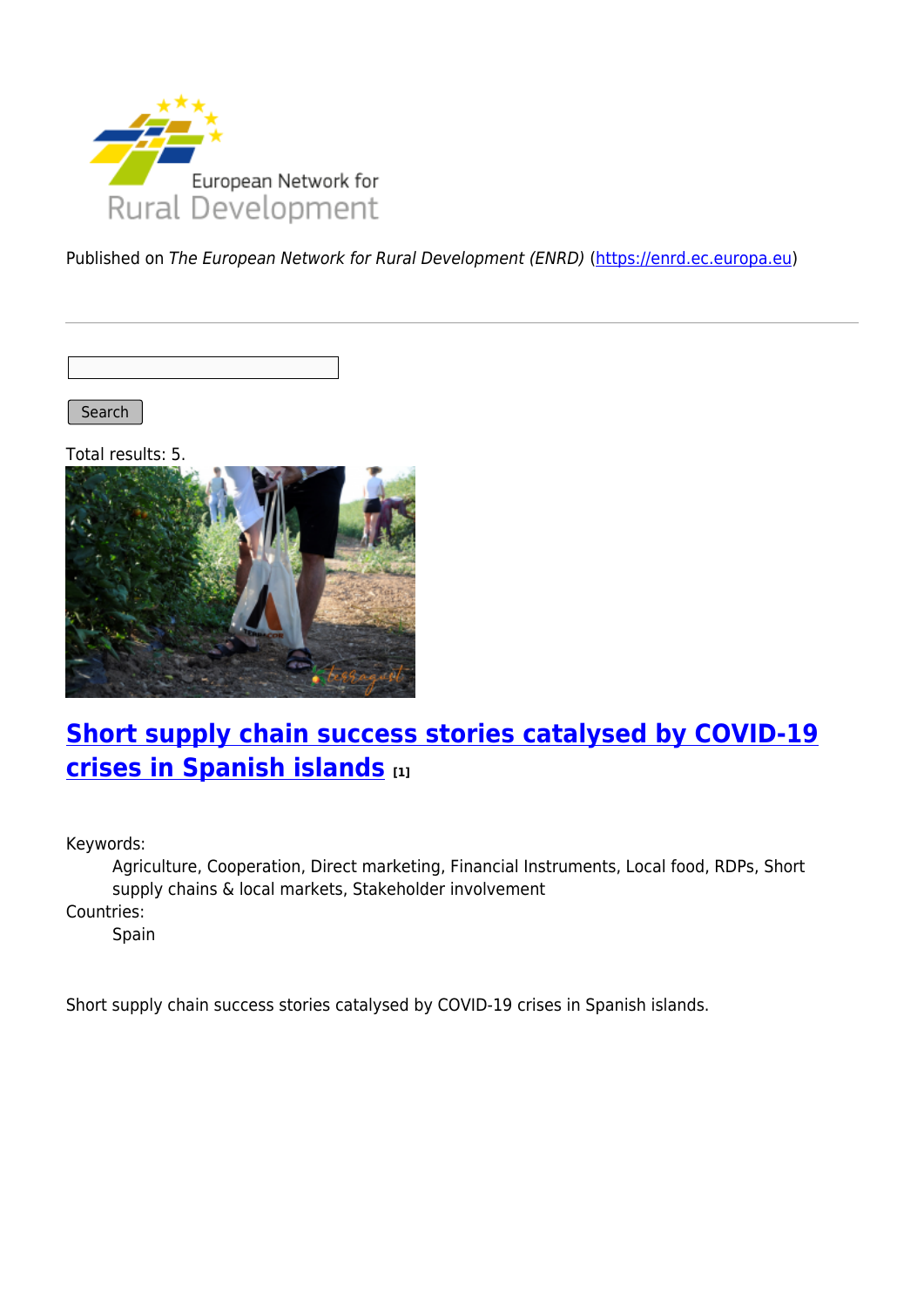

# **[Madrid-KmRegion – Strengthening the food chain and short](https://enrd.ec.europa.eu/projects-practice/madrid-kmregion-strengthening-food-chain-and-short-distribution-channels_en) [distribution channels](https://enrd.ec.europa.eu/projects-practice/madrid-kmregion-strengthening-food-chain-and-short-distribution-channels_en) [2]**

Keywords:

Agriculture, Cooperation, Direct marketing, Entrepreneurship, Innovation, Short supply chains & local markets, Young farmers

Countries:

Spain

An EIP Operational Group was set up to strengthen the food chain and create short distribution channels for small and medium farms in the Madrid region.



#### **[Pilot Project on Circular Bioeconomy - Spain](https://enrd.ec.europa.eu/projects-practice/re-thinking-management-organic-waste_en) [3]**

Keywords:

Bioeconomy, Cooperation, Energy efficiency, Job creation, Knowledge transfer, Renewable energy Countries:

Spain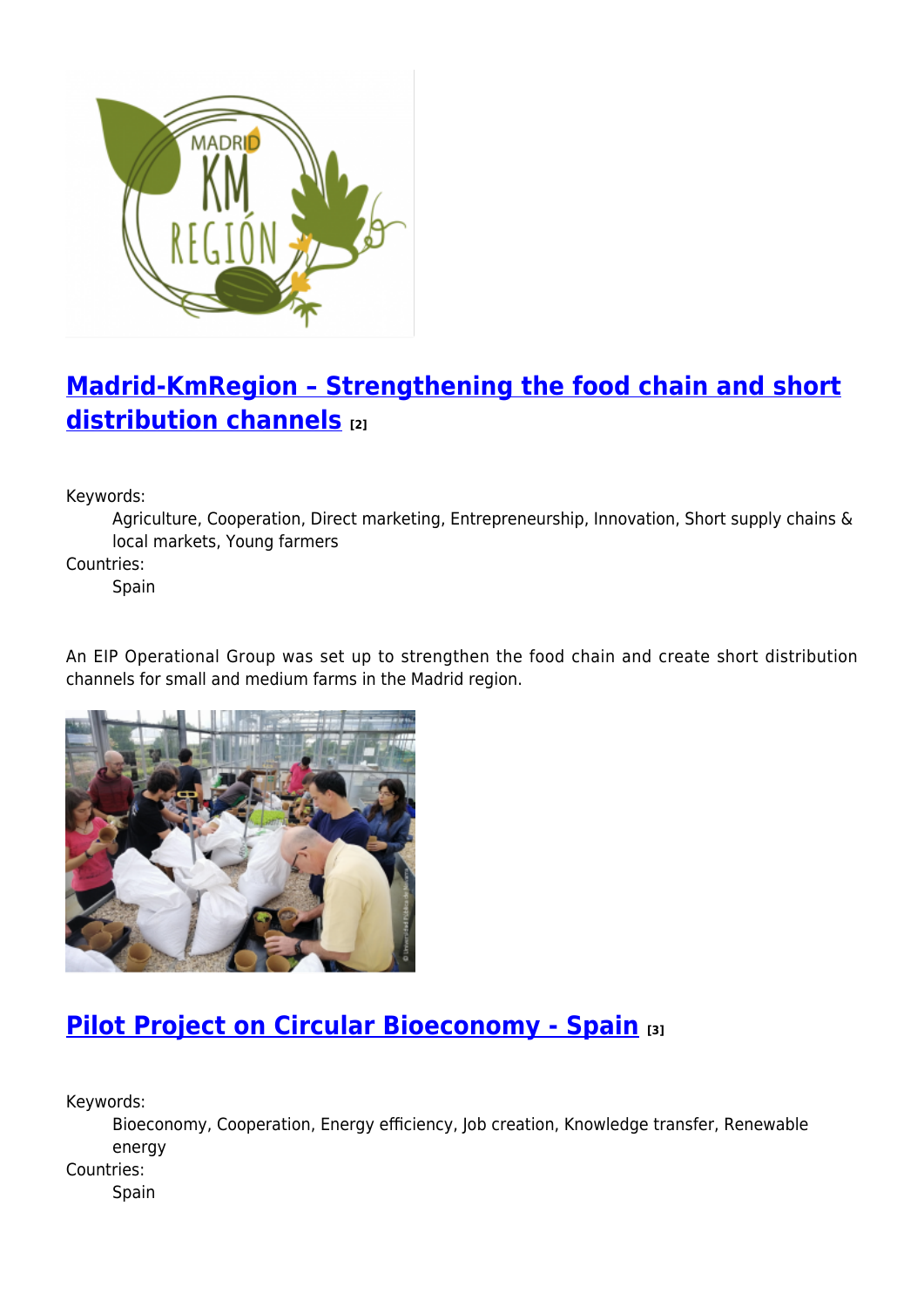The project has enabled the living-lab, Josenea which is focused on organic farming, to collect biowaste from neighbours and transform it into compost to fertilise their crops, with environmental, economic and social benefits.



# **[Sobrarbe, Autochthonous and Sustainable beef production](https://enrd.ec.europa.eu/projects-practice/sobrarbe-autochthonous-and-sustainable-beef-production_en) [4]**

Keywords:

Added value, Climate change adaptation, Cooperation, Information & promotion activities, Product quality

Countries:

**Spain** 

A cooperation project to promote the consumption of locally produced beef and create economic and environmental benefits.



#### **[APPVID – Grapevine diseases management](https://enrd.ec.europa.eu/projects-practice/appvid-grapevine-diseases-management_en) [5]**

Keywords:

Agriculture, Cooperation, Information & Communications Technology (ICT), Innovation